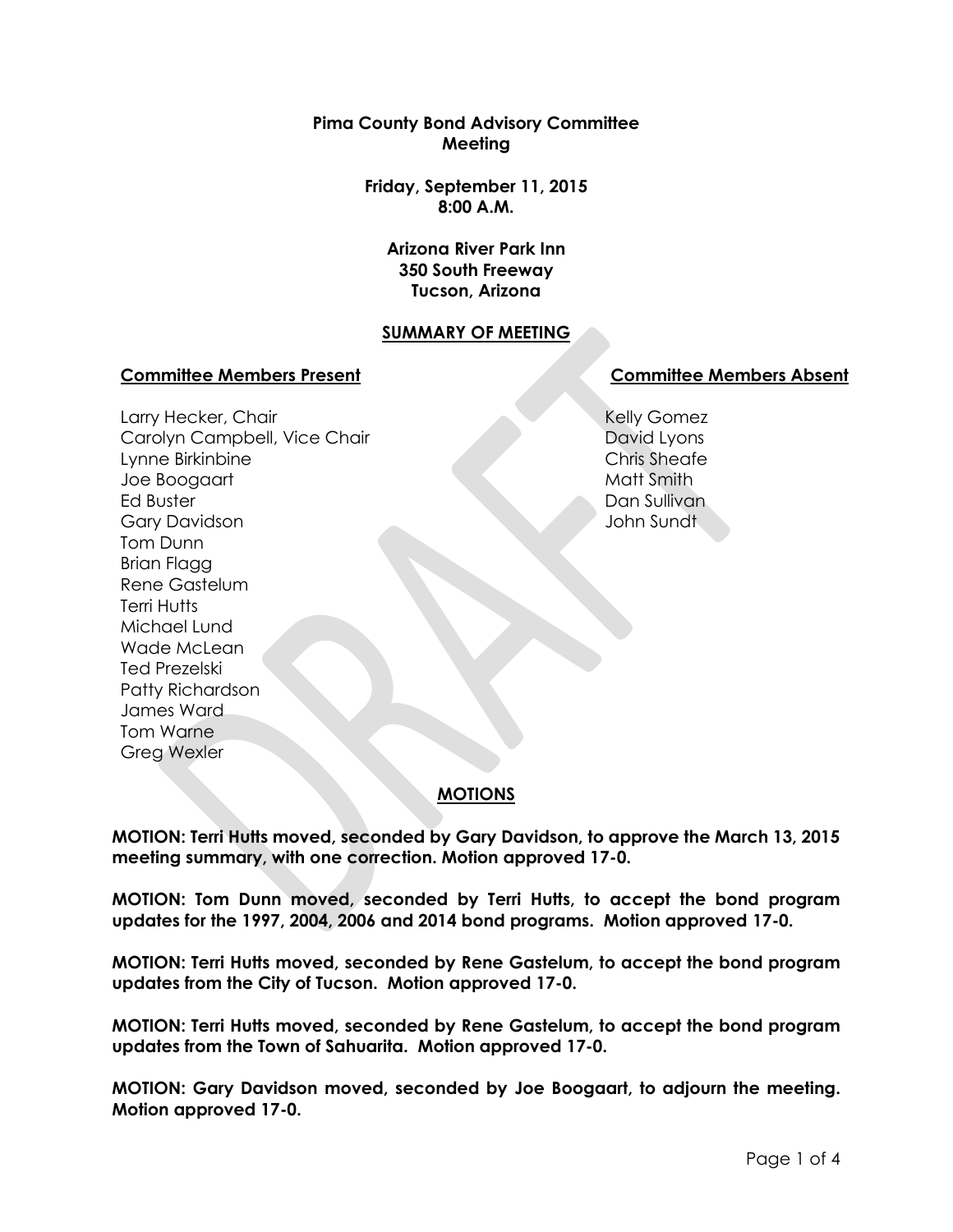## **MEETING SUMMARY**

#### 1. Welcome

The meeting began at 8:02 a.m. with a quorum. Chairman Hecker welcomed Lynne Birkinbine as the new representative for the City of Tucson. A moment of silence was observed for in memory of the victims of September 11.

#### 2. Approval of the March 13, 2015 meeting summary

## **MOTION: Terri Hutts moved, seconded by Gary Davidson, to approve the March 13, 2015 meeting summary, with one correction. Motion approved 17-0.**

## 3. End of Fiscal Year Bond Program Update for 1997, 2004, 2006 and 2014 Bond Programs

Per the County's Truth in Bonding Code, materials were provided to the Committee providing the status of the 1997, 2004, 2006 and 2014 bond programs. This included written reports from the City of Tucson and Town of Sahuarita. These materials are also available on the County's website. Mary Tyson, CIP Program Manager for Pima County Finance, provided an overview of the bond programs as of the end of the fiscal year, June 30, 2015.

Mr. Prezelski asked if the remaining bonds had been sold but not spent. Ms. Tyson replied that the remaining bonds are a combination of bonds that have been sold in anticipation of spending the funds soon and unsold bonds, but that neither amounted to much.

# **MOTION: Tom Dunn moved, seconded by Terri Hutts, to accept the bond program updates for the 1997, 2004, 2006 and 2014 bond programs. Motion approved 17-0.**

Mr. Flagg requested an update on the 22<sup>nd</sup> Street, I-10 to Tucson Boulevard project, and specifically the Kino to I-10 section. City of Tucson Transportation Director Daryl Cole and Fred Felix, responded. A citizen's committee will be asked to begin meeting again on this segment.

Ms. Hutts asked about Phase 3 of the Houghton Road: Golf Links to I-10 project. John Bernal, Deputy County Administrator for Pima County Public Works, responded that Phase 3 is a segment of the larger City/RTA project that is not bond funded and is therefore not shown in the report.

## **MOTION: Terri Hutts moved, seconded by Rene Gastelum, to accept the bond program updates from the City of Tucson. Motion approved 17-0.**

**MOTION: Terri Hutts moved, seconded by Rene Gastelum, to accept the bond program updates from the Town of Sahuarita. Motion approved 17-0.**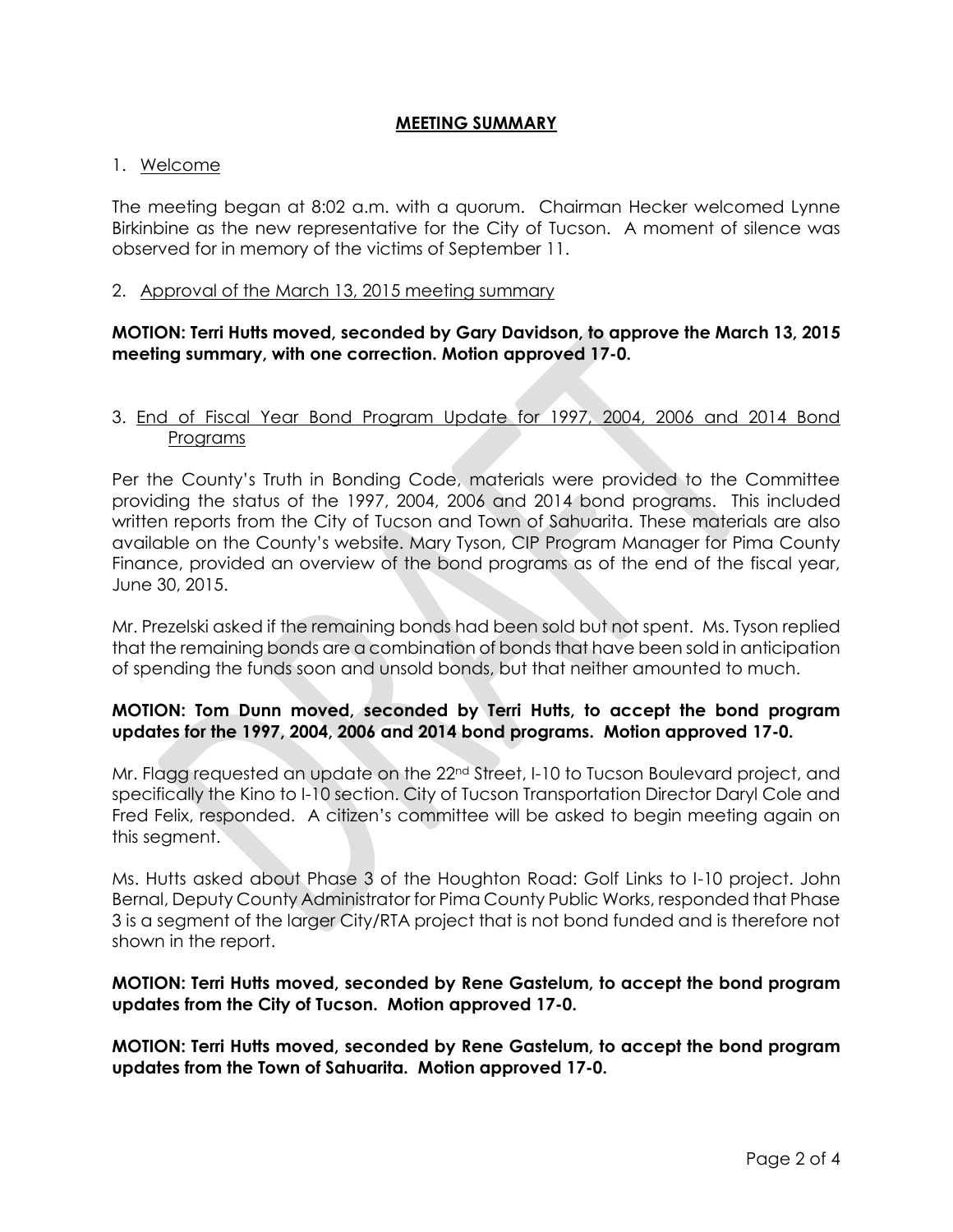# 4. 2015 Bond Election Update by County Administrator

Mr. Huckelberry reminded the Committee that the Bond Implementation Plan Ordinance for the 2015 bond election is scheduled for the September 15, 2015 Board of Supervisors meeting, including a public hearing. 43 responses were received in request for comments and many of those responses were incorporated into the Bond Ordinance. Mr. Huckelberry then summarized a recent memorandum to the Committee concerning the use of State required estimates versus County estimates of growth in assessed property value projections and how the difference between the two impacts tax rates and the amount of funding that can be sold annually. Mr. Huckelberry also stated that the schedule for project implementation is our best estimate as of today, but that we know from experience that some projects will not be ready to go as soon as expected, and instead projects scheduled later in the implementation schedule may be accelerated to spend bond dollars sold for a project that cannot perform on time.

Mr. Prezelski asked what the formal process was for such changes. Mr. Huckelberry responded that a formal bond ordinance amendment would be necessary for project delays, but not for starting a project earlier than scheduled.

Mr. McLean asked if projects would be accelerated if not all propositions are approved. Mr. Huckelberry responded, yes, and that if one or more are not approved the Committee would be asked to consider amendments to the bond ordinance concerning the schedule for the remaining projects.

Mr. Lund asked what would happen to bond funding for a project if it is later determined to be not feasible. Mr. Huckleberry replied the bonds for that project would not be sold and the debt not incurred. This is a significant change from past bond programs.

Mr. Warne asked if the County's credit ratings would be impacted if the growth in assessed values was greater than the conservative estimates in the bond ordinance. Mr. Huckelberry replied that the rating agencies are more concerned by the ability of the County to repay the bonds and our fund balances, than by the bond sale schedule.

Mr. Huckelberry spoke about the Road Repair and Preservation Program that is proposed for funding under Proposition 425. Chairman Hecker asked if this was about filling potholes. Mr. Huckelberry explained that the selected roads would receive full pavement treatments, not just the filling of a pot hole.

Vice-Chair Campbell asked if the implementation schedule has been determined for individual jurisdictions for the road repair program and the role of the Bond Advisory Committee. Mr. Huckelberry replied that it makes sense to remain flexible regarding the schedules that will be proposed by the individual jurisdictions. Regarding the Bond Advisory Committee, the Committee will oversee the program just as they do the Neighborhood Reinvestment, Affordable Housing and Open Space programs, but the committees specifically responsible for those individual programs would be responsible for the details.

Mr. Flagg asked if there was something behind the fact that Oro Valley looks like they have more miles of roads identified for repair compared to District 2. Mr. Huckelberry said